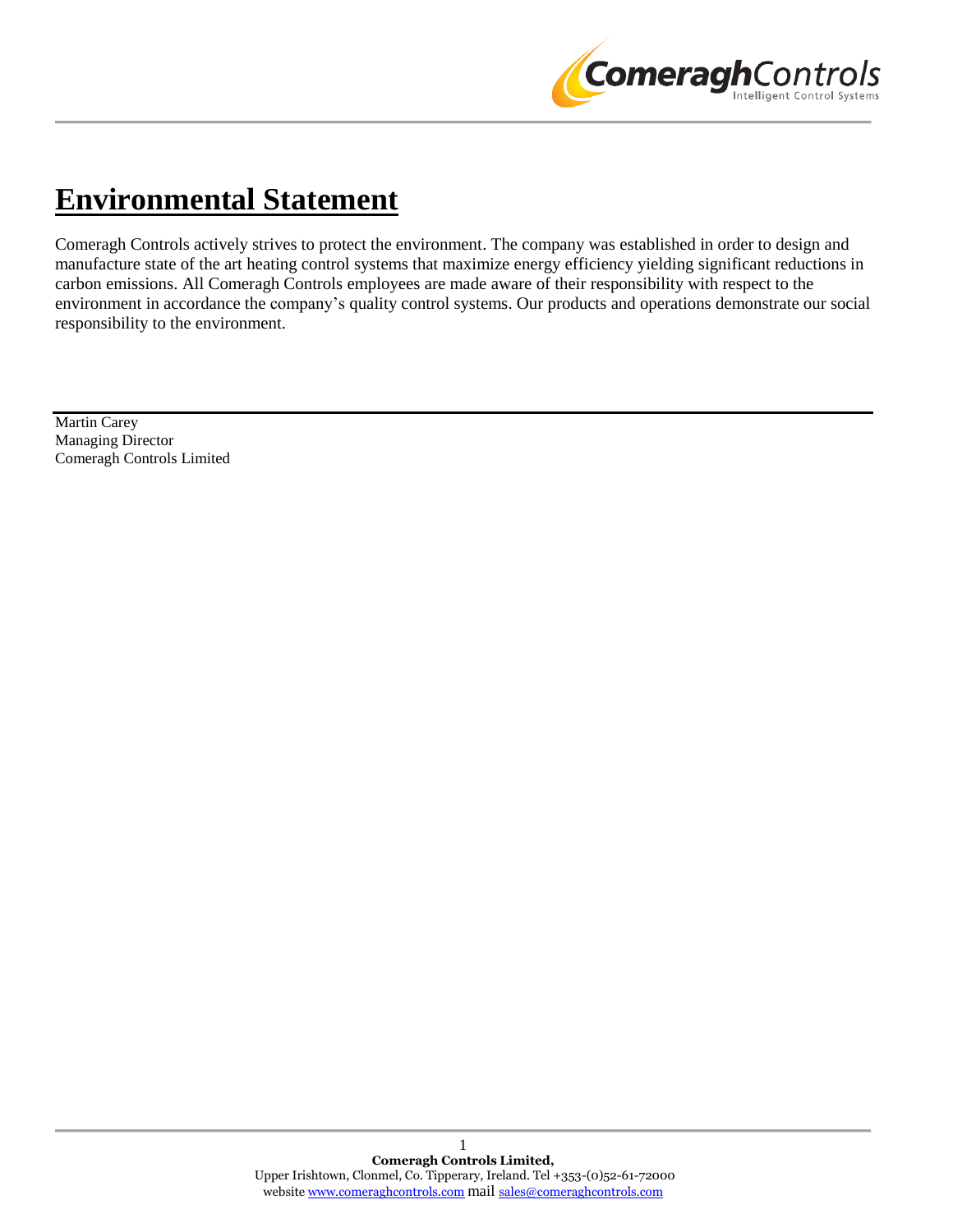

# **Environmental Strategy of Comeragh Controls**

Environmental, Quality and Safety Policy is an integrated part of our company strategy.

Environmental responsibility is an important element which is taken into consideration in all of our business activities.

Our goal is to reduce our business impact on environment.

Our operations employ the principles of continuous improvement.

### **ISO 14001 Environmental Management**

Comeragh Controls utilizes manufacturing subcontractors who are ISO 14001 compliant. ISO 14001 details the requirements for an environmental management system. This standard covers the following

- Implement, maintain and improve an environmental management system
- Conformance with the stated environmental policy
- Demonstrate conformance
- Ensure compliance with environmental laws and regulations
- Seek certification of its environmental management system by an external third party organization
- Make a self-determination of conformance

### **Production**

In our manufacturing process we make every effort to search ways of gradually minimizing production influences on the environment, adhering to all government regulations.

Emissions are reduced through investments in innovative technology and we continuously reduce the output of production waste.

One important philosophy entrenched with Comeragh Controls is the weigh given to the protection of human beings and environment above the economic element of production. We believe that a healthy environment is not only complementary, but critical to a healthy business.

### **Raw Materials and Energy**

We endeavour to continuously decrease consumption of raw materials and energy by optimising production processes. All sub component parts where possible are sourced locally.

Additionally, where possible all subcontract manufacturing process are select on local bases.

We consider economical as well as environmental aspects during selection of raw materials and sources for our production. The goal of development processes and a constant improvement of all manufacturing is a minimizing impact of our activities to environment.

#### **Waste Management**

Comeragh Controls complies with the Waste Electrical and Electronic Directive (WEEE) law in Ireland. The WEEE Directive 2002/96/EC is an EU Directive founded on the principle of "Producer Responsibility" and within Comeragh Controls our object in this area is to prevent waste of electrical and electronic equipment (WEEE) and to promote the reuse, recycling and recovery of such wastes. Our aims to reduce the waste arising from electrical and electronic equipment and to improve the environmental performance involved in the life cycle of these products. Comeragh Controls accept returns of our manufactured products. The cost of shipping is the responsibility of the customer.